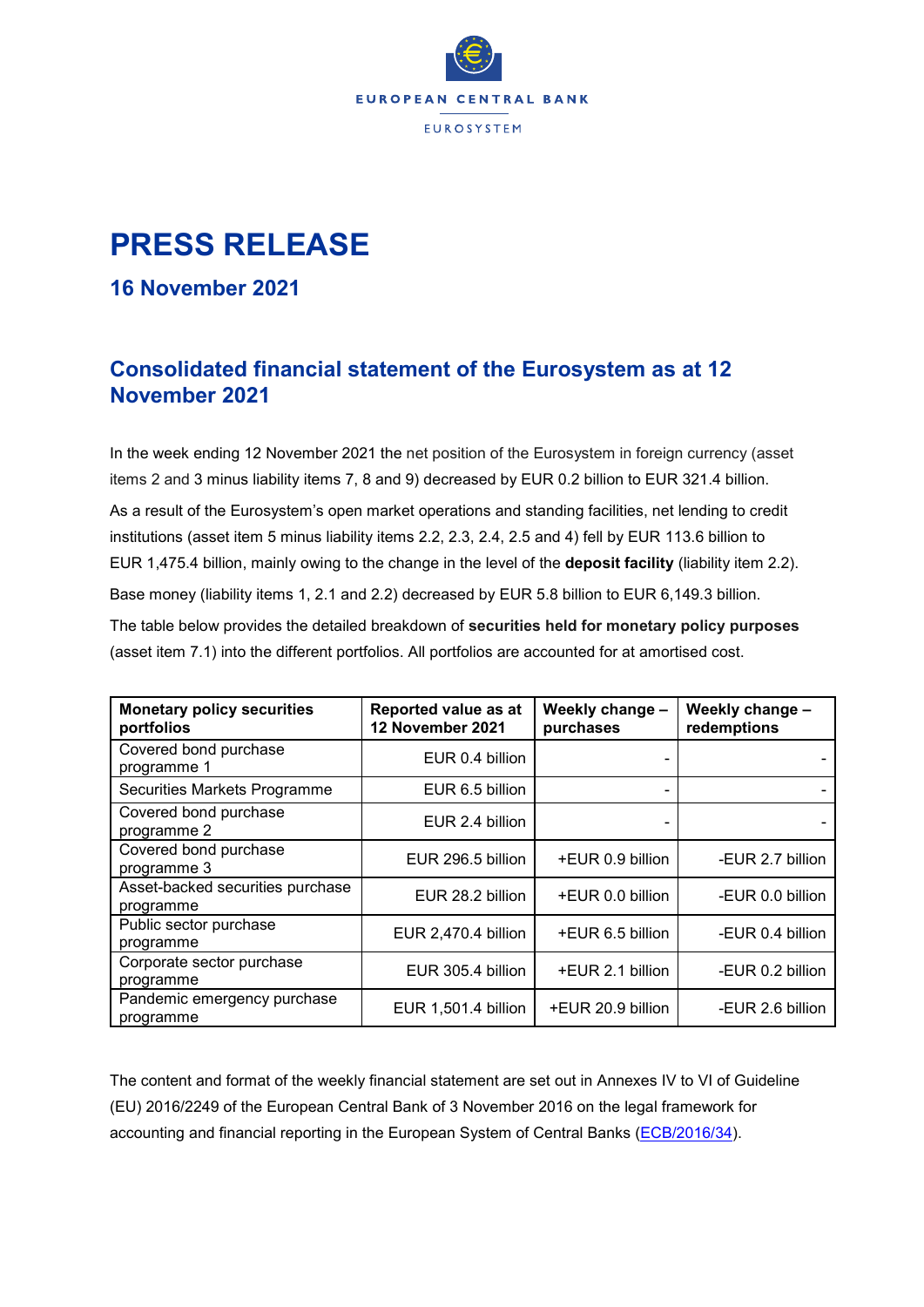**PRESS RELEASE / 16 November 2021 Consolidated financial statement of the Eurosystem as at 12 November 2021**

**European Central Bank** Directorate General Communications, Global Media Relations Division Sonnemannstrasse 20, 60314 Frankfurt am Main, Germany Tel.: +49 69 1344 7455, Email: media@ecb.europa.eu, Website: www.ecb.europa.eu